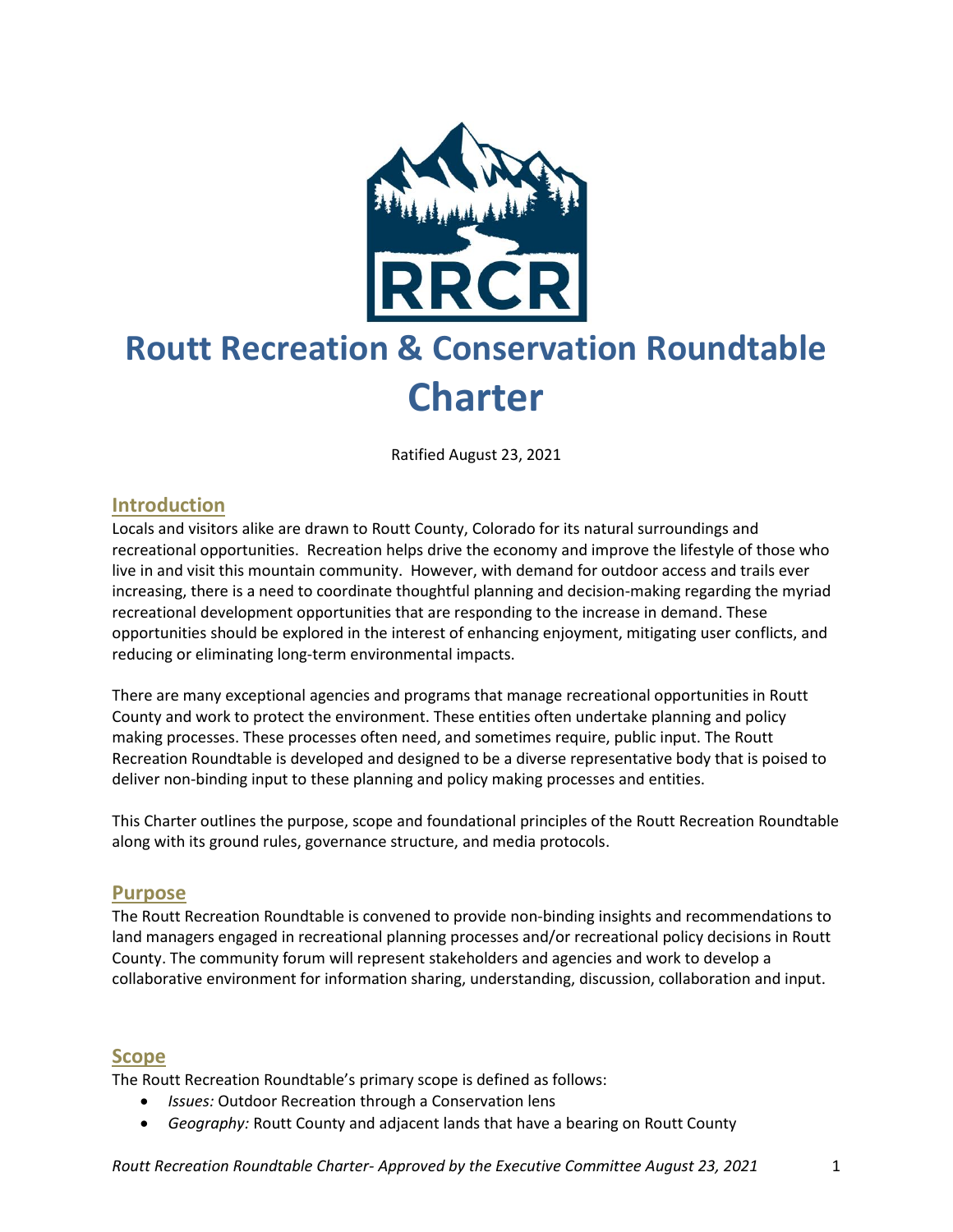• *Stakeholders:* Recreation user groups; agriculture; economic development interests; wildlife and environmental advocates; local, state and federal agencies

# **Foundational Principles**

The Roundtable is founded upon the following principles for membership and collaborative engagement on issues related to recreation in Routt County.

Members of the Roundtable:

- **1.** Recognize that recreation and the related economic development are important to Routt County locals and visitors, and that this needs to be balanced with conservation of our natural resources.
- **2.** Recognize that those members representing user groups are responsible for acting as a communication conduit – ensuring insight is brought from possible diverse users within that group to best inform land managers.
- **3.** Recognize that any new recreational opportunities need to mitigate user conflicts and reduce or eliminate long-term environmental impacts.
- **4.** Commit to understanding factors related to potential human and environmental impacts with the intent to improve the current situation.
- **5.** Commit to understanding each other's interests, respecting that interests can be divergent, and working toward solutions that value these various interests, including those related to environmental, social, and economic viability.
- **6.** Commit to utilizing sound science and evidence in discussions.
- **7.** Commit to an outcomes-based approach and promote implementation of shared solutions.
- **8.** Recognize that full agreement on all issues is not necessary to pursue specific opportunities for collaboration on certain issues.
- **9.** Recognize that there is value to land managers and decision-makers in hearing diverse perspectives, even when consensus cannot be reached.
- **10.** Recognize the value of building upon, and collaborating with, existing efforts addressing recreational issues in Routt County.
- **11.** Committee members are expected to be exemplary representatives of recreation on public lands and shall abide by all laws governing recreation on public lands.

## **Ground Rules**

The following ground rules encourage productive and collaborative deliberation. All Roundtable members will agree to follow them and give facilitators authority to enforce them:

- **GOOD FAITH**: Act in good faith in all aspects of group deliberations with the intent to promote joint problem solving, collaboration, and collective, common-ground solutions.
- **OWNERSHIP**: Take ownership in the outcomes and the success of the process.
- **FOCUS**: Maintain focus on the process scope and meeting objectives; stick to the agenda item being discussed.
- **LISTENING and PHONES**: Listen to each speaker rather than preparing your response; no interruptions; refrain from use of smart phones and other technologies.
- **PARTICIPATION**: Participate actively, speak briefly, and agree succinctly.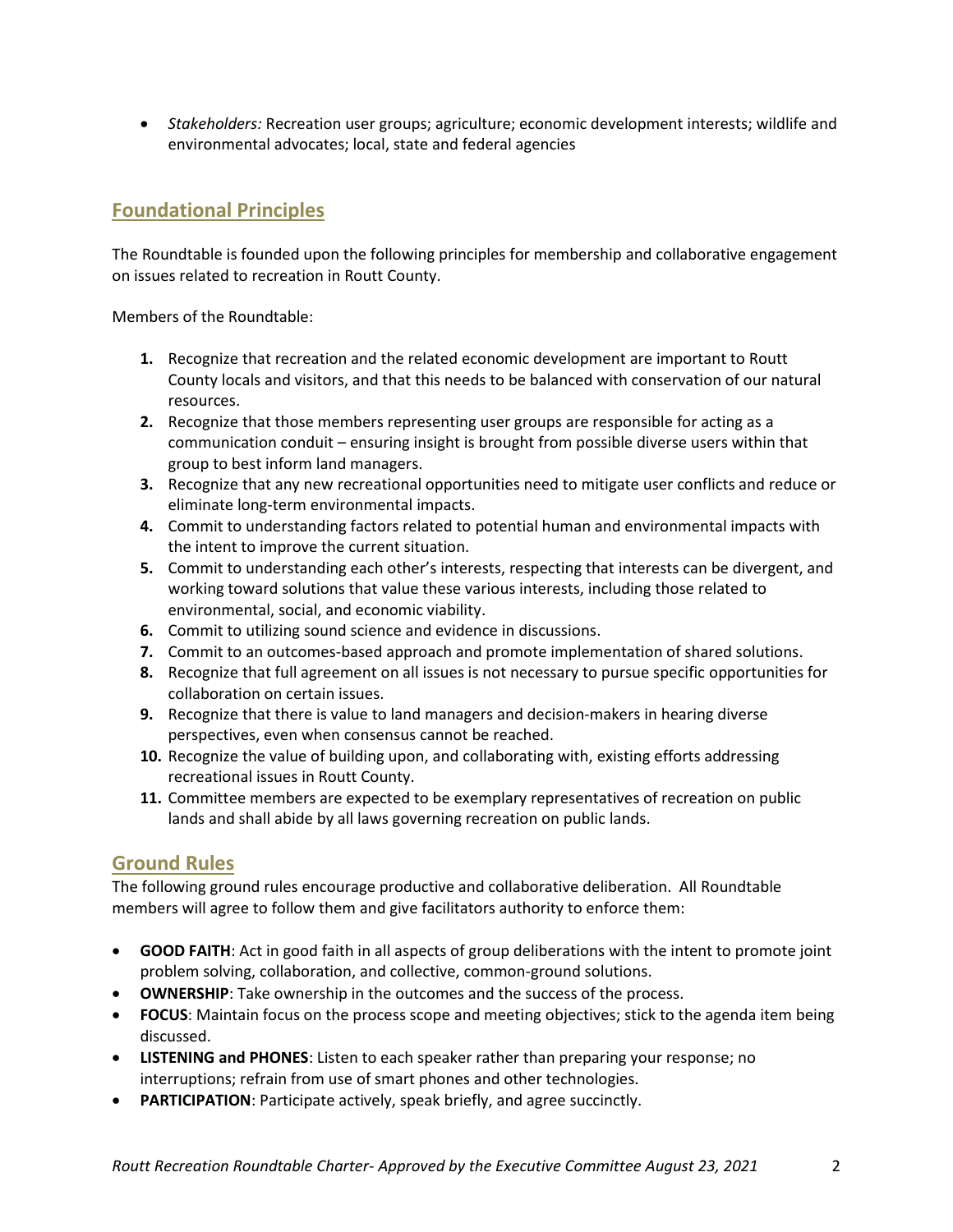- **RESPECT**: Disagree judiciously and without being disagreeable; do not engage in personal attacks; in all contexts, refrain from behavior that denigrates other participants or is disruptive to the work of the group.
- **PREPAREDNESS AND COMMITMENT**: Prepare for and attend each session and get up to speed if you missed a meeting.
- **REPRESENTATION AT THE DISCUSSION TABLE:** Participation in discussions is by invitation, with intent to include a variety of interests and perspectives. The roundtable discussions are open to public observation and may include written and/or verbal opportunities for the public to provide comment when deemed necessary or appropriate.
- **REPORTING:** Facilitators will prepare detailed summaries of each meeting. A final report will capture key interests, proposed solutions, consensus where applicable, and the range of perspectives where consensus does not exist. Summaries and report will not attribute specific concepts or perspectives to individuals or organizations unless those individuals/organizations presented as a formal item on the agenda.
- **DISCRETION:** To enable collaborative problem-solving, use discretion when externally characterizing or commenting on discussions or issues.
- **FACILITATION AND CONFLICT RESOLUTION:** Let the facilitator facilitate; allow them to enforce the ground rules and engage them with any concerns.

## **Structure and Governance**

There are three levels of structure within the Routt Recreation Roundtable. The Roundtable is the primary body and is made up of representatives from user groups and other interests. The Executive Committee is the primary administrator, and decision-making body of the Routt Recreation Roundtable and is made up of the land management agencies that enact plans and policies related to recreation in Routt County. Discussion Groups can also be created to address specific issues that need more in-depth discussions and are convened with a higher frequency of meetings for a defined time period.

# ➢ *Roundtable*

*Overview:* The Roundtable includes organizations and individuals interested in working collaboratively to advance the purpose of the Roundtable. Members will discuss, deliberate and to the extent possible, work to provide perspective regarding specific recreational issues. These will be provided to the planning or policy-making body responsible for the given issue. The Roundtable as a whole will abide by the foundational principles, ground rules and media protocols found in this Charter.

*Roles and responsibilities; decision-making:* Decision-making roles of Roundtable members include the development of non-binding advice and recommendations regarding recreational issues in Routt County. This is a non-voting Roundtable. Issues to be discussed may be suggested to the Executive Committee for inclusion on the agenda of a future Roundtable meeting. Note that the Roundtable has been convened to provide perspective to land management agencies regarding recreation planning and policy making processes and decisions. The Roundtable is not convened to hold conversations that do not have a direct line to a near-term action of some kind.

The process for submitting recommendations to the Executive Committee regarding agenda items to be taken up by the Roundtable is as follows:

1. Roundtable members will complete the provided form that incudes: name; topic; how is this a priority for the Roundtable?; what is the timeline for this project?; what land management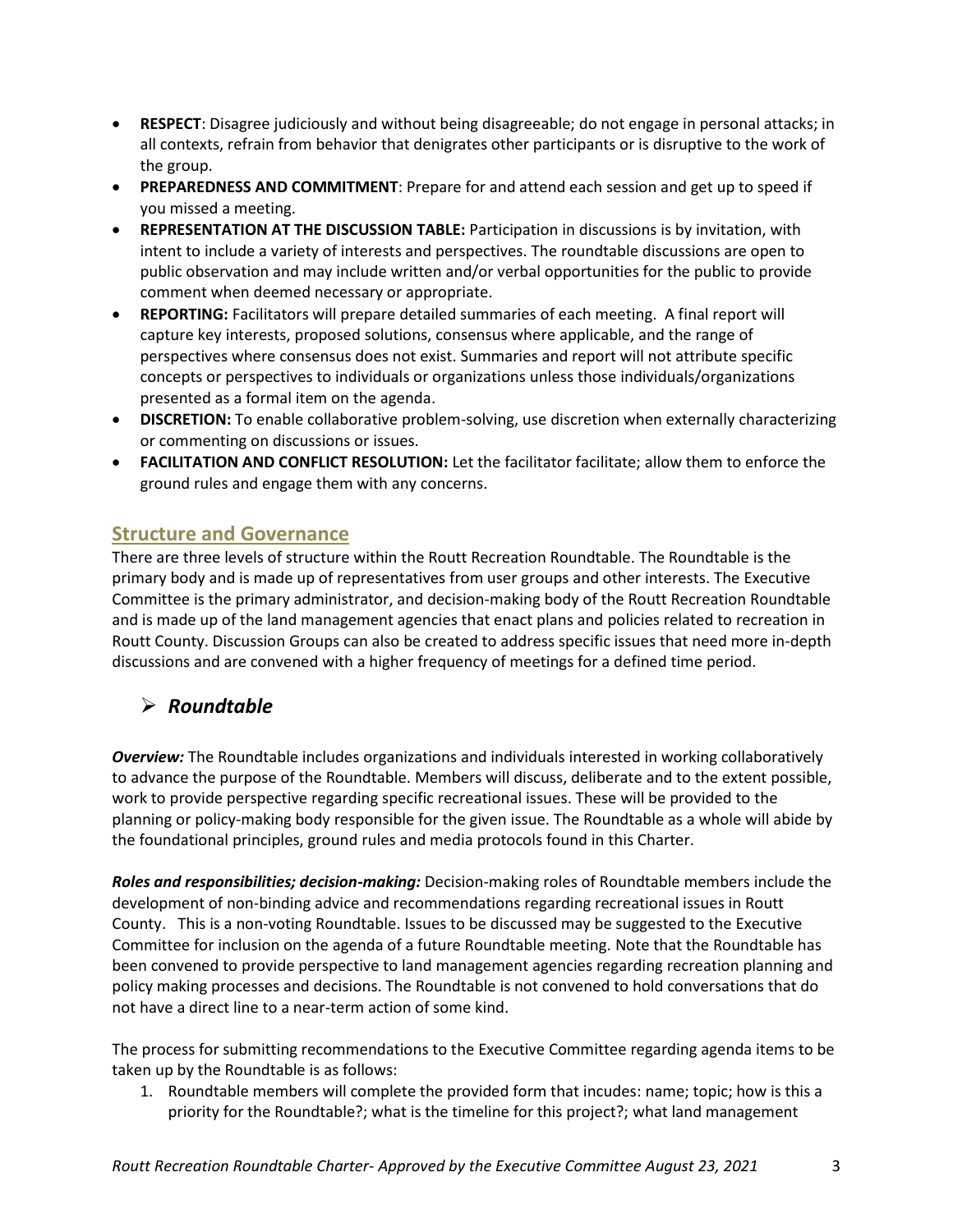agency(ies) would be involved?; what agency would be the project lead?; what are the potential issues?; what are the potential solutions?; and, what needs to be discussed by the Roundtable?

- 2. The agency listed as the lead will make a determination as to whether this is an issue that has agency support to begin a process that involves some type of action.
	- a. If yes, the lead will forward on to the Executive Committee to determine when it can be included on a Roundtable agenda
	- b. If no, the lead will inform the member that the Roundtable will not be taking up the issue

*Conditions of membership:* Roundtable members must comply with the conditions of membership set forth in this Charter. Roundtable members are required to complete and provide to the Executive Committee an application form. Members shall be appointed for a two-year term and may be reappointed up to three times for a total of 6 years. After a member's first term, they may request additional term(s) by expressing interest, in writing, to the Executive Committee who will review requests. After each two-year period, public notice will be given, and community member can submit an application to challenge an incumbent or fill a seat that has been vacated. Members shall make every effort to attend all meetings and will provide the Executive Committee with advanced written notice via email if consecutive meetings will be missed.

*Adding new member seats or replacing members that resign their seats:* New member seats will be added if new user groups or unrepresented interests express a need to join the Roundtable. New seats will be added upon review and approval of the Executive Committee. New seats may be immediately filled via the application process. If a Roundtable member voluntary resigns from their seat prior to the end of their term, the Executive Committee can choose to fill the seat with another appropriate representative or open an application process. New members must comply with the conditions of membership set forth in this Charter and must also agree to honor Roundtable agreements made prior to their membership; requests for membership must be submitted in writing.

*Meetings:* Roundtable meetings will be scheduled on a regular basis with guidance from the Executive Committee. It is anticipated that the Roundtable will initially meet monthly followed thereafter by quarterly meetings. All meetings will be attended in-person.

#### *Representation:*

The Roundtable will include one seat each for the 17 user groups and interests listed below, as well as five 'at-large' seats, for a total of 22 total seats to be filled. At-large seats are included for citizens that want to offer their general knowledge of the community and recreational issues, but don't necessarily represent any one specific user group or interest. *Ex officio* seats are included to provide data and information to the Roundtable but not partake in deliberations regarding recommendations. The following recreational users and interest groups will be provided a seat on the Roundtable:

- Adaptive users [1]
- At-large seats [5]
- Economic & Community development [1]
- Equestrian [1]
- Hunting & Fishing [1]
- Land Trust [1]
- Mountain biking [1]
- Natural resource & Environmental advocacy [1]
- Quiet use & Hiking [1]
- Ranching & Farming [1]
- Recreational boating [1]
- Road biking [1]
- Special use permit holder [1]
- Summer motorized [1]
- Trail running [1]
- Wildlife Conservation [1]
- Winter motorized [1]
- Winter non-motorized [1]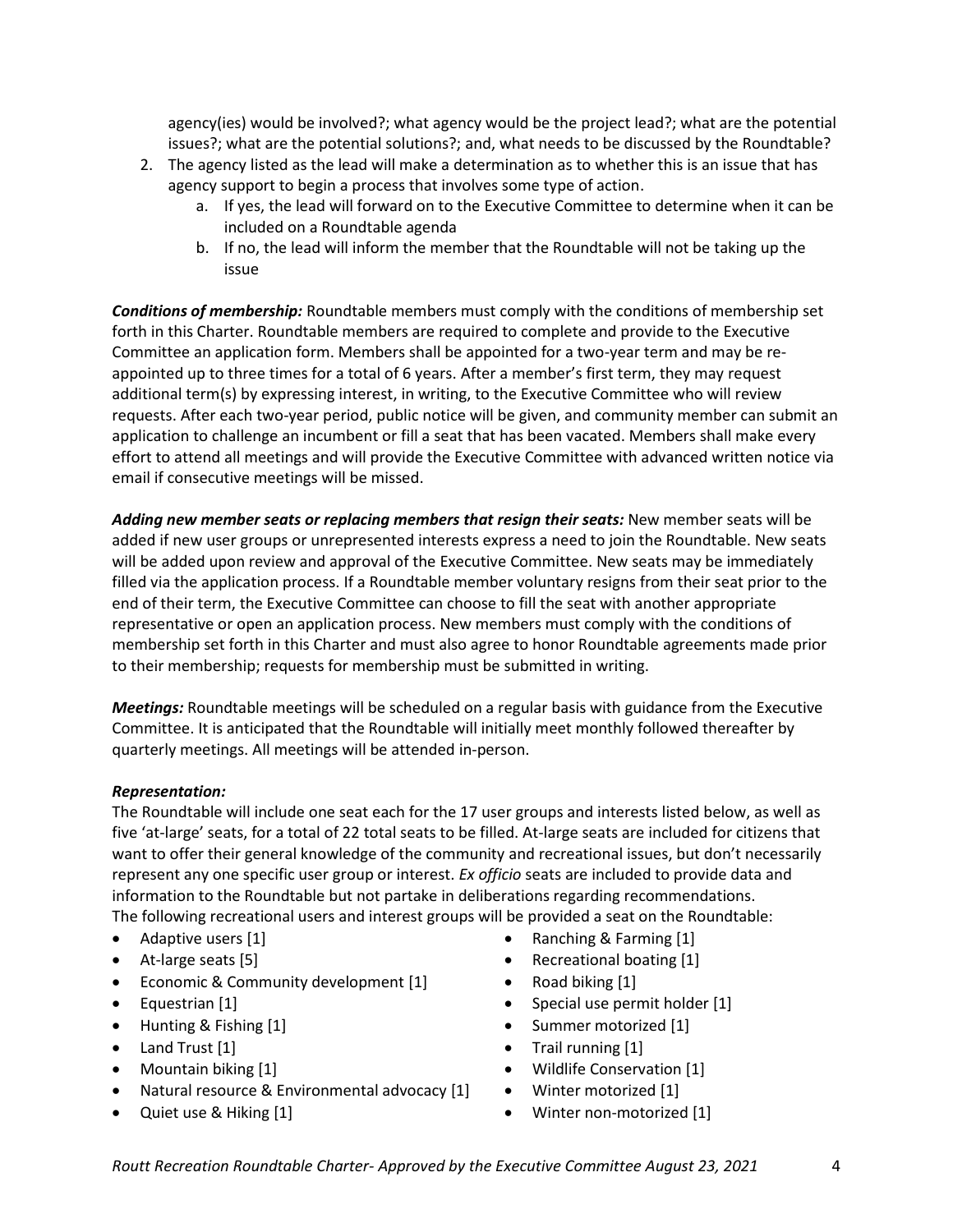- Colorado Department of Transportation [1] \*
- Yampa Valley Community Foundation\*
- Steamboat Chamber\*
- Steamboat Ski & Resort Corp. [1] \*

*\*Denotes ex officio*

- U.S. Bureau of Land Management [1] \*
- U.S. Forest Service [1] \*
- Executive Committee members [4]

*Proxies and Alternates:* There are no proxies or alternates for Roundtable members.

# ➢ *Discussion Groups:*

If an issue is brought to the Roundtable that requires additional time and in-depth conversations, a "Discussion" process can be called by the Executive Committee. Discussion Groups meet outside of regularly scheduled meetings for an agreed upon number of meetings to develop a recommendation on a defined issue. Roundtable members will be asked to volunteer to take part in these more in-depth discussions based on whether they feel their user group or interest is a key stakeholder in the Discussion. Discussions may bring in outside expertise and outside stakeholder participation. They are meant to be limited in time and scope to a pressing issue with a clear ongoing decision-making process that is seeking a Roundtable recommendation.

# ➢ *Executive Committee*

*Overview:* The Executive Committee is the primary decision-making body for agenda setting and administration of the Roundtable. It is a body of land managers that brings issues to the Roundtable for discussion. It executes the priorities and function of the Roundtable with the input of Roundtable members. The Executive Committee will collectively fund the Roundtable, seat and administer its activities, and make decisions regarding new seats and any potential violations of the Foundational Principles and Ground Rules. Executive Committee members are also *ex officio* members of the Roundtable.

*Composition:* The Executive Committee shall include representatives from the following 4 entities:

- City of Steamboat Springs
- Colorado Parks and Wildlife
- Colorado State Land Board
- Routt County

*Roles and Responsibilities:* The Executive Committee is the primary decision-making body for agenda setting and administration of the Roundtable; it approves its Charter, membership requirements, and funding model; sets agendas and action plans; establishes Discussion Groups; and, where applicable, reviews Discussion Group recommendations to ensure they are within the scope of the issue at hand.

The Committee shall work with the facilitators to identify and address emerging issues and opportunities, review proposed agendas for Roundtable meetings, and review and determine appropriate action on new membership requests.

*Meetings:* Committee members are expected to attend all Executive Committee meetings and Roundtable meetings and honor all aspects of this Charter. One designated alternate per agency will be included in all Executive Committee communications and expected to participate (if possible) in the event of the primary member being unable to attend a meeting. It is anticipated that the Executive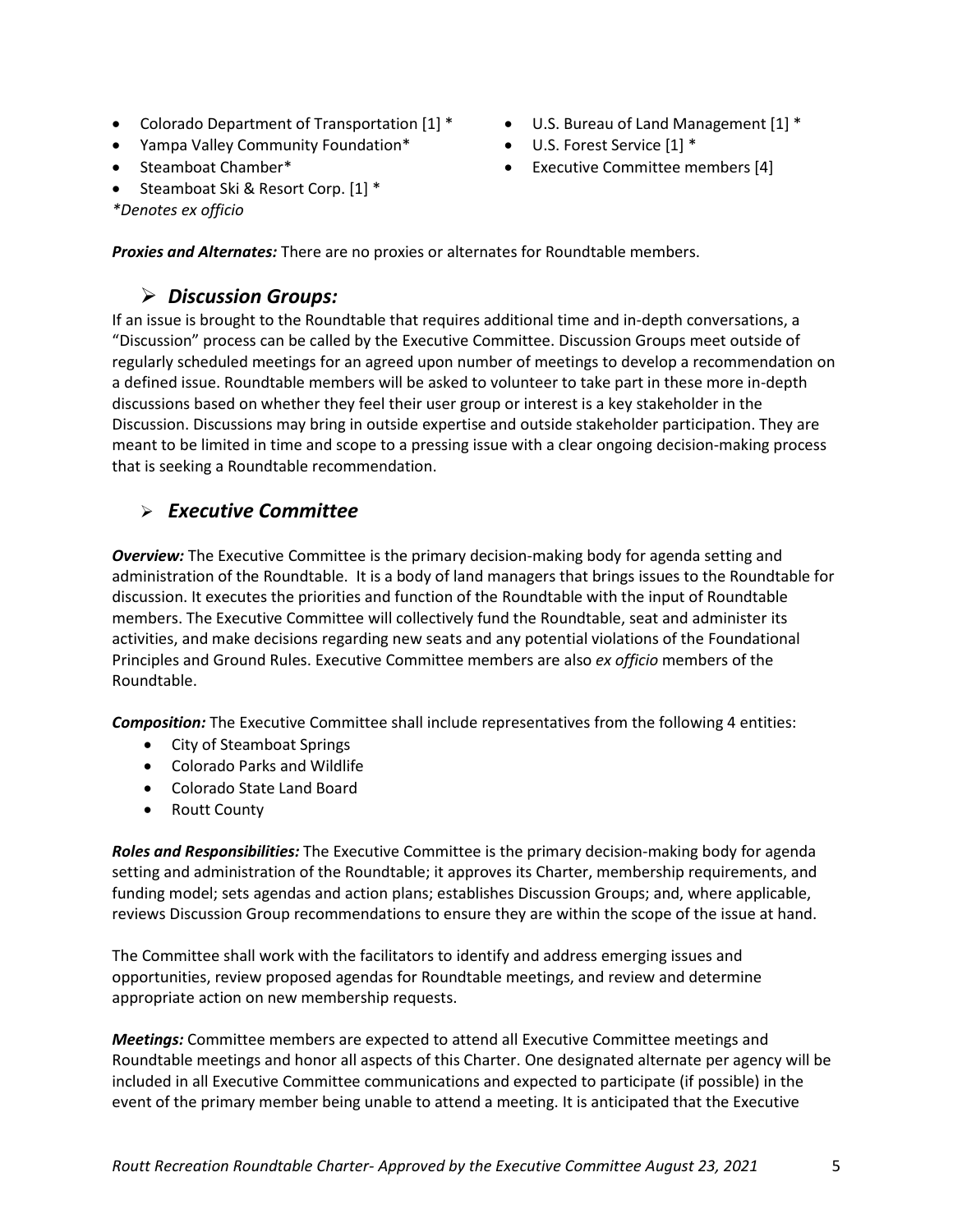Committee will meet 6 times per year to determine appropriate issues for Roundtable discussion. Other meetings of the Executive Committee may be called on an as needed basis.

*Decision-Making:* The Executive Committee will make decisions on the recreational issues to be brought before the Roundtable, seating of Roundtable members, funding and administration of the Roundtable, and potential removal of Roundtable members for Charter infractions (see below). The Executive Committee will strive for consensus in all decisions. Consensus is defined as an agreement that members can support or abide by and to which they do not formally object. In the absence of consensus, and unless otherwise specified, all decisions require approval of a three-fourths majority of the Executive Committee. Absentee voting is permitted.

*Removal of Roundtable Members:* Removal of Roundtable members may occur due to lack of participation or due to failure of the member to adhere to the Foundational Principles, Ground Rules, Media Protocols, or other provisions contained in this Charter. The member in question may choose to remove themselves voluntarily from the Roundtable or may request a dispute resolution process. The dispute resolution process entails:

- 1. Notification in writing to the full Executive Committee of a potential infraction from a Roundtable member, the facilitator, or an Executive Committee member.
- 2. Teleconference call of the Executive Committee to determine whether a violation may have occurred. If so, the following steps may be taken:
	- i. Notice via email to the Roundtable member
	- ii. Teleconference call set up to work on mitigating damage and/or determining an appropriate path forward
	- iii. After the call, an Executive Committee discussion will be held (and a vote as necessary requiring approval of three-fourths majority) determining:
		- a. No action warranted
		- b. A warning issued
		- c. Expulsion from the Roundtable
	- iv. Findings issued to the member regarding the Executive Committee's decision *Note: If a warming is issued, any additional infractions may result in immediate expulsion*

If a seat is vacated, see above - Adding new member seats or replacing members that resign their seats. *Quorum:* The presence of at least 50% of current Executive Committee members constitutes a quorum.

*Officers and Executive Committee:* The Executive Committee may choose to establish a Chair or Co-Chairs to streamline Roundtable planning and communications with the facilitator. Such a decision must be made according to the decision-making processes outlined in this Charter. The Committee may also informally appoint *ad hoc* leadership on a given topic, meeting, or agenda, based on the recreational issue and jurisdiction at hand.

*Terms of Executive Committee members:* Executive Committee members shall be selected internally by their respective agencies and no term limits are in place. All agencies shall keep a representative appointed. If a Executive Committee member expects an extended absence, they shall request an alternate represent the agency until their return.

# ➢ *Facilitator*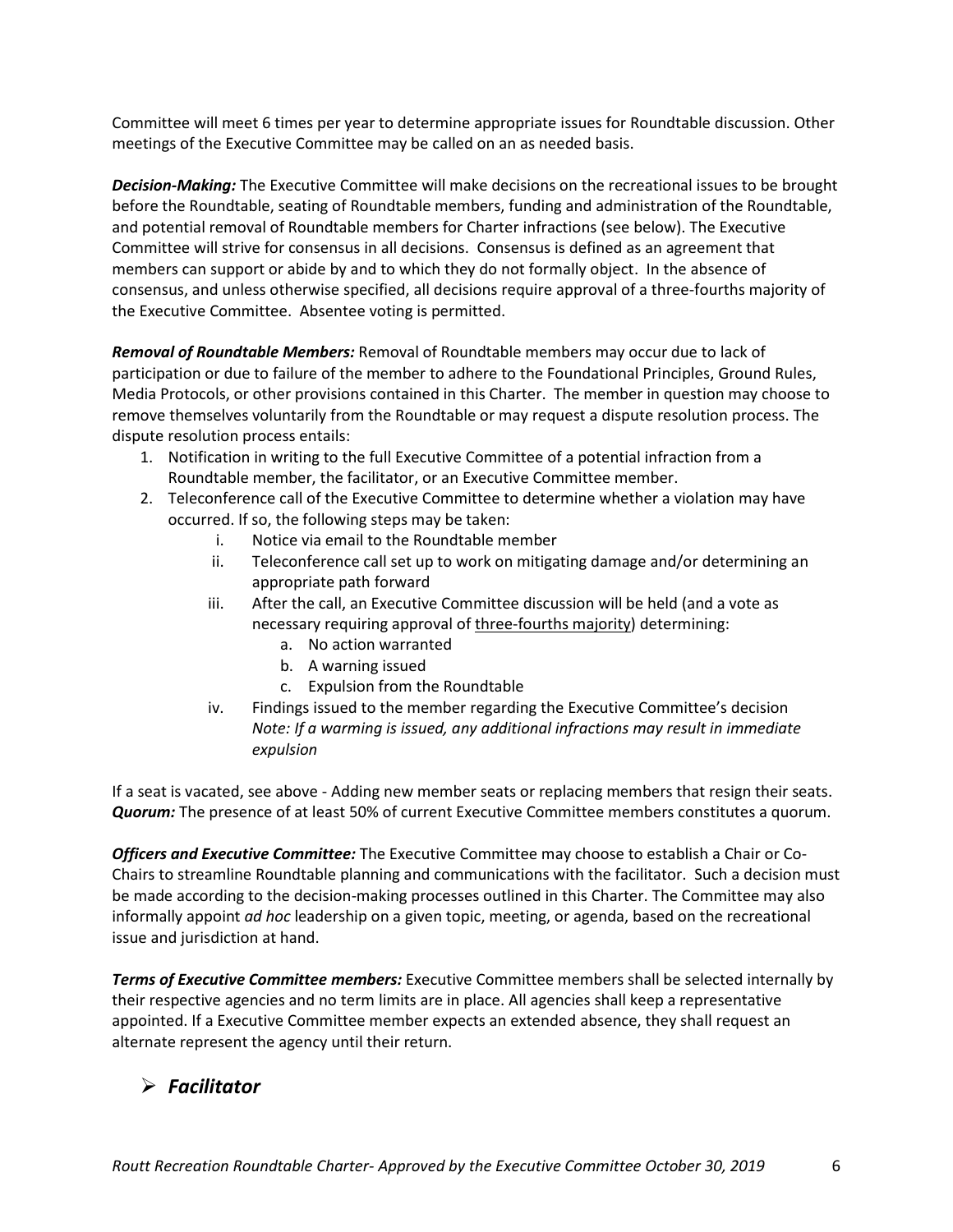The Facilitator (or team of facilitators) is a third party responsible for facilitation, mediation, project management and management of funding as related to the activities of the Executive Committee, Discussion Groups, and Roundtable at large. The Facilitator is responsible for:

- Helping to design the process and ensuring that it runs smoothly,
- Maintaining contact lists and communications with participants,
- Developing agendas, facilitating meetings, producing meeting summaries and following up with members on action items,
- Promoting full participation of all Roundtable members, and –where possible- helping the parties resolve their differences and work toward consensus on issues.
- Is responsible for timely turn around on required approval items.
- The Facilitator will also be available to consult confidentially with participants during and between meetings.

The Facilitator serves at the pleasure of the Executive Committee and subject to available funding to support its activities. The Facilitator will remain neutral regarding substantive discussions, outcomes, and recommendations of the Roundtable.

### **Media Protocols**

Media following protocols are provided to ensure that Roundtable members utilize approved messages and processes when communicating on behalf of the Roundtable and that individual member's interests are protected through the accurate characterization of their association with the Roundtable.

- Do not characterize or attribute the opinions or positions of other members of the Roundtable.
- Only use pre-approved messaging that has been agreed upon by the Roundtable when characterizing the Roundtable on behalf of its members, and when characterizing the roles and commitments of members.
- Be clear to delineate your own opinion or interest from the agreed-upon messaging of the Roundtable.
- Press releases from the Roundtable will be reviewed and agreed to by the Executive Committee prior to their release. The Facilitator will coordinate the development, review, and submission of media releases under a timely process. Releases will be submitted by the Facilitator or other designated communications specialist on behalf of the Roundtable.
- Individual members should not make announcements on behalf of the Roundtable. Members planning their own media releases and/or other formal communications that reference or characterize the Roundtable outside of pre-approved messaging – including but not limited to web copy and presentations – should submit the draft materials to the Facilitator for review at least one week prior to the intended public release date. The Facilitator will review the materials for consistency with agreed-upon messaging and, where necessary, coordinate with the Executive Committee for further review.
- If you receive a media inquiry to speak on behalf of the Roundtable, you are encouraged to coordinate with the Facilitator prior to providing answers to interview questions; you may also feel free to refer the inquiry directly to the Facilitator.

#### **Amendments to Charter**